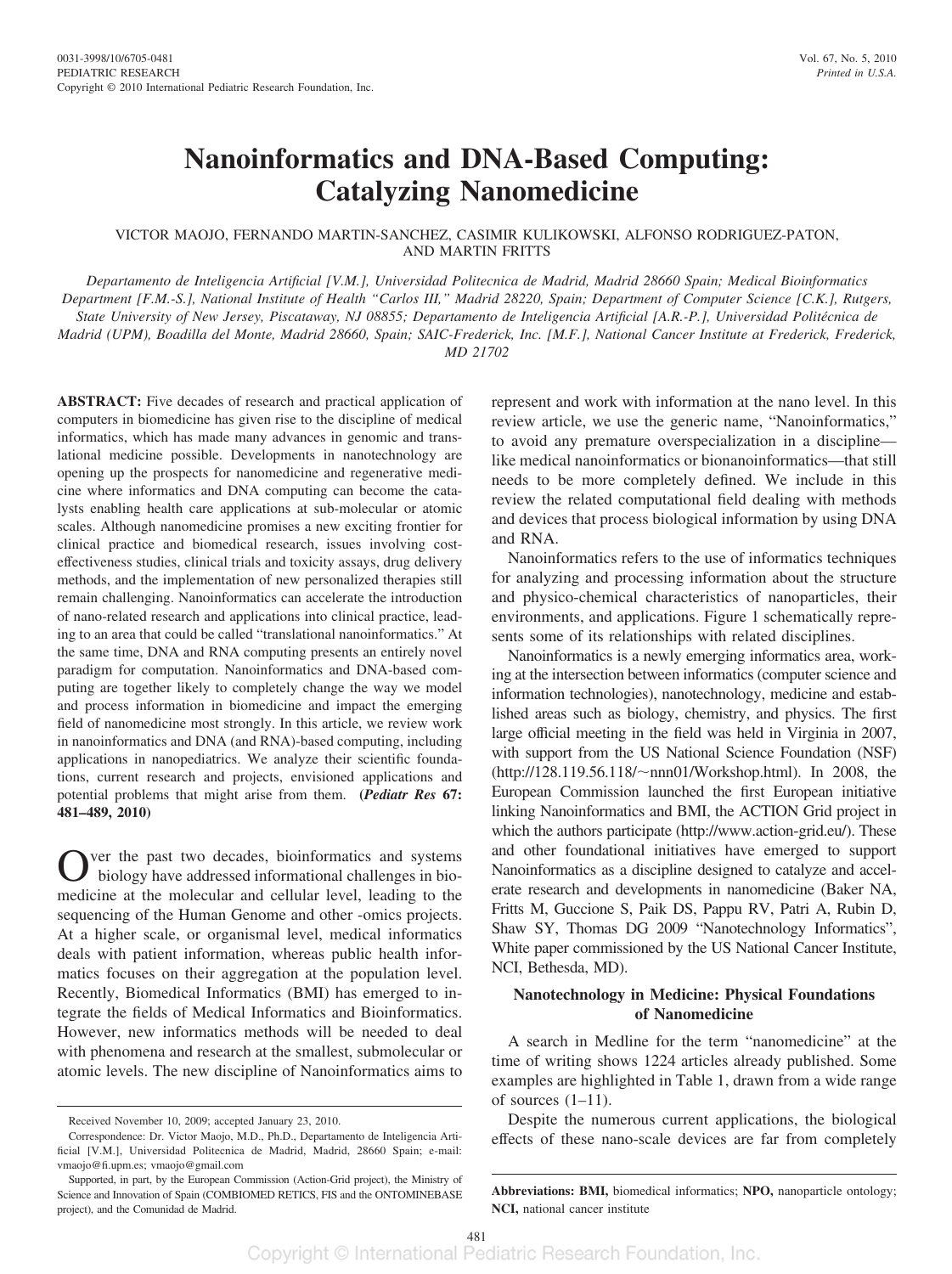

**Figure 1.** Relationships of nanoinformatics with other closely connected disciplines.

|  | Table 1. Examples of applications in nanomedicine |  |  |  |
|--|---------------------------------------------------|--|--|--|
|  |                                                   |  |  |  |

| Examples of applications of nanotechnology in medicine            |                                                                                                                                                                                                                                       |  |  |  |  |  |
|-------------------------------------------------------------------|---------------------------------------------------------------------------------------------------------------------------------------------------------------------------------------------------------------------------------------|--|--|--|--|--|
| Smart sensors                                                     | Monitoring bodily function, diagnosing disease<br>states, or controlling intelligent devices<br>located in hospitals or at home-such as<br>nanowire systems for diagnosis using a<br>single drop of blood (1)                         |  |  |  |  |  |
| New methods for<br>molecular imaging                              | Early detection of diseases (2,3)                                                                                                                                                                                                     |  |  |  |  |  |
| devices                                                           | Implantable materials and For tissue repair and replacement and therapies<br>such as restoring vision and hearing<br>function (4)                                                                                                     |  |  |  |  |  |
| Nanorobots                                                        | Devices that combine diagnostic and<br>therapeutic features, such as individual cell<br>surgery in vivo or improvement of natural<br>physiological function (5)                                                                       |  |  |  |  |  |
| Targeted drug delivery to<br>diseased tissues                     | By using nanoparticles to take advantage of<br>the enhanced permeability and retention<br>(EPR) effect due to the leaky vasculature<br>and decreased lymphatic drainage in<br>tumors $(6)$                                            |  |  |  |  |  |
| Selective treatment of<br>diseased tissues                        | By using plasmon resonance absorption of<br>nanoshells to kill cancerous tissues (4)                                                                                                                                                  |  |  |  |  |  |
| Overcoming solubility<br>limitations of new and<br>existing drugs | Nanoparticles and nanosystems designed for<br>drug delivery within cells (7,8)                                                                                                                                                        |  |  |  |  |  |
| Gene identification                                               | Detecting the presence of a sequence in a<br>genetic sample using gold nanoparticles (9)                                                                                                                                              |  |  |  |  |  |
| Gene delivery                                                     | Transporting DNA into cells for gene<br>therapy $(10)$                                                                                                                                                                                |  |  |  |  |  |
| Theragnostics                                                     | Already introduced in pharmacogenomics, it<br>associates both a diagnostic and a new<br>therapy (11). In nanomedicine, it can<br>integrate diagnosis and therapy into a single<br>procedure involving nanoparticles                   |  |  |  |  |  |
| Nanomotors                                                        | Efficient conversion of chemical energy into<br>mechanical work and potential for<br>self-assembly into larger structures will<br>facilitate hybrid micromachines, artificial<br>and natural, for repairing neurons or<br>muscles (4) |  |  |  |  |  |

understood, and research in this field is still in its infancy. The physico-chemical properties of nanoparticles such as their volume, shape, 3-D configuration, flexibility, electrostatic properties and purity, among others, can strongly influence their biological interactions in different system, tissue, organ, cell, organelle, and molecular environments. A nanoparticle can therefore be designed to achieve specific medical goals based on its novel nanoscale properties coupled with a functionalization that facilitates its interaction with the different biological environments it will encounter. This sensitivity of the efficacy of a nanoparticle formulation to its detailed structure is both its advantage and its handicap, because nanoparticles are generally polydisperse in structure: there may be large lot-to-lot variability and the subpopulation structures may induce different effects. Insufficient characterization and control of the structure of nanomaterials have been and continue to be major problems in the development and testing of nanoparticle formulations. This suggests profound medical implications for nanoparticles and nanodevices, which will require understanding critical issues such as the potential toxic or therapeutic effect of nanoparticles. To effectively and efficiently manage all these data, new informatics tools must be implemented to archive, access, and annotate the relevant data, to couple that data to new computational methods, and to model the relation between nanoparticle structures and their effects in biological environments, so that their cumulative effect in tissue can be established and linked eventually to structure/activity relationships and clinical outcomes.

Some nanoparticles and nanodevices have been already approved by the Food and Drug Administration or are in advanced clinical trials. For instance, superparamagnetic nanoparticles to detect metastatic lymph node involvement in a variety of solid tumors (12); albumin-nanoparticles bearing paclitaxel for metastatic breast cancer (13); or new devices combining microfluidics and nanosensors are being investigated for the detection of circulating tumor cells and biomarkers from peripheral blood (14,15).

These applications of nanomaterials offer new challenges for personalized medicine. Personalized medicine aims to adapt therapies to individual patients (16). Thus, drugs may be tailored to groups of people with similar or related genetic or physiologic characteristics. In this context, classical clinical studies must be redesigned to adapt to the advances made in genomics, proteomics, and pharmacogenetics. The introduction of nanoparticles that can target different molecules or groups of atoms with high precision can significantly advance personalization of clinical procedures. Examples include elucidating a molecular phenotype or fingerprint of a patient's cancer, delivering molecular targeted therapies, monitoring the efficacy of treatment, and informing future treatment decisions (R Cachau and M Fritts, unpublished data, 2009). The specialty of pediatrics involves unique developmental issues, which will require considerable targeted research, because

- Childhood metabolism is different, with specific excretion profiles, and use of different receptors.
- The patient population is smaller and with special characteristics, which affects the design of clinical trials and may reduce potential markets for drugs.
- The immune system works differently in children.
- Diagnosis and treatment are more difficult to implement.
- Nanoparticles as contrast agents for diagnostic imaging may have different effects in children than in adults.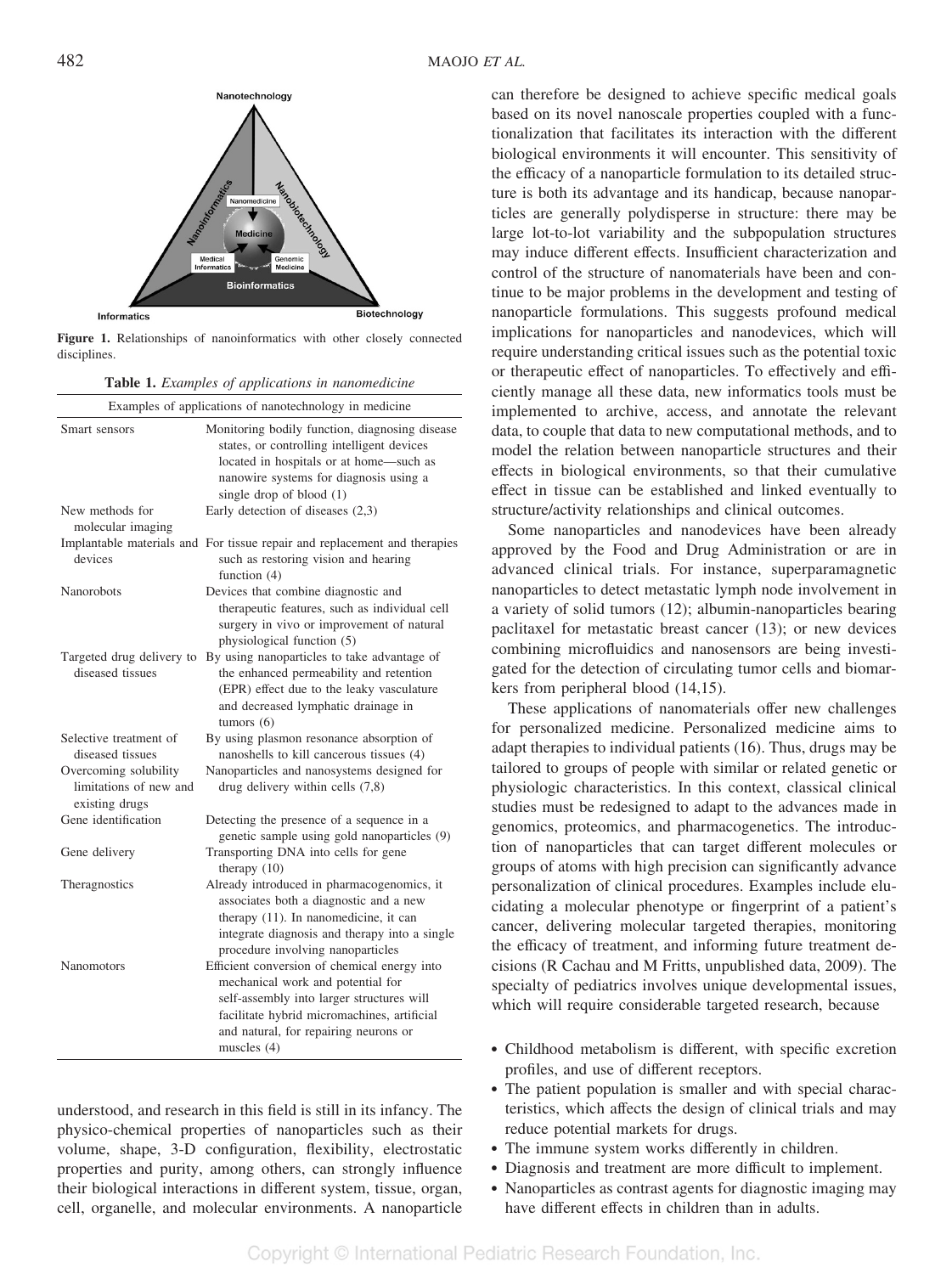• Nanomaterials need to be designed for lower toxicities and greater effectiveness in children.

A number of initiatives already apply nanomedicine to pediatrics (17). For example, Mattel Children's Hospital at UCLA has launched a pioneer NanoPediatrics Program, attempting to personalize medicine for children (http://www.nanopediatrics.ucla.edu/). At the same institution, other groups are trying to improve the delivery of anti-cancer agents to tumor cells in children, so as to increase the effectiveness of chemotherapy and reduce its toxicity.

The company NanoStar Health Corporation is developing novel nanotechnology methods for instantly assessing the metabolic profile of premature infants without periodically collecting a blood sample from a newborn's heel (http://www.nanostarhealth.com/Welcome.html).

The company Genetic Immunity reported its DermaVir Patch, a Nanomedicine Vaccine product candidate for the treatment of HIV/ AIDS in children (http://www.geneticimmunity.com/GI00.html).

A new generation of nanodevices for diagnosing and treating children with genetic diseases and cancer includes the use of nanoparticles for diagnostic imaging during pregnancy, nano-based newborn screening tests for genetic abnormalities and mutation detection for cystic fibrosis using a nanoparticle based bio-sensing system (18). Similarly, nanomechanical approaches study the effect of drugs on *Pseudomonas aeruginosa*, the causative agent of chronic lung infections in patients affected by cystic fibrosis (19).

Nanoinformatics can contribute critically to some of the above. Examples include: describing the use of computer simulations for improving targeted delivery of magnetic aerosol droplets to specific lung regions to treat asthma, cystic fibrosis, respiratory infection, or lung cancer (20). Stone *et al.* analyzed the potential toxicity of air pollution nanoparticles in children and adults in terms of cellular and molecular interactions involved in inducing oxidative stress and inflammation (21,22).

#### **Managing Toxicity of Nanomaterials**

The scientific community faces potentially serious issues related to patient safety and possible secondary effects related to the use of nanoparticles. Nanoparticles can have a natural or biological origin—like viruses—or be engineered, including very different elements. It is their small size that gives nanoparticles their unique electrical, optical, and chemical properties, raising concerns about their potential toxicity (23).

More research on the physico-chemical properties of nanomaterials, such as size, shape, crystalline structure, chemical composition, and how all these present, whether *in vivo* or *in vitro*, are necessary. In this regard, controversies have arisen when research articles suggest that nanoparticles can damage DNA or specific cells. In some cases, studies *in vitro* may have little relevance to human exposure risks or may be even deeply flawed. In some cases, it is the dose and mechanism of action that makes a nanoparticle therapy toxic, rather than the properties of the nanoparticle itself.

In Nanoinformatics, toxicity will play a critical role. There are already databases of toxic effects such as National Institute for Occupational Safety and Health's (NIOSH) (http://www.cdc.gov/niosh/), and Oregon Nanoscience and Microtechnologies Institute's (ONAMI) toxicity screen using embryonic zebra fish (http://www.greennano.org). Researchers will use nanoinformatics to model and simulate toxicity processes, linking them with actual patient data from computerized medical records to predict human response. In Europe and the United States some initiatives—like Advancing Clinico Genomic Trials on Cancer (ACGT) (24) and the cancer Biomedical Informatics Grid (caBIG) (25)—have developed new approaches to data sharing, modeling, and simulation of drug delivery and distributed computing processing over sophisticated Grid-based infrastructures. They aim to accelerate the trials needed to ensure drug efficacy and safety. By using advanced computational methods, researchers can reduce the time taken to translate drugs—and nanoparticles—from the laboratory to clinical practice.

# **Nanoinformatics: Informational Foundations for Nanomedicine**

Over the past few years, the field of data integration has evolved from its original clinical and genomic emphases to address multilevel integration down to the molecular level. For instance, we have performed research to integrate genomic with medical information systems (26,27). This process has proven to be more difficult than anticipated, because of a variety of reasons.

From a computational perspective, data integration at the nano level poses even more difficult informational challenges that must be addressed—parallel to those faced at higher scales by bioinformatics and medical informatics. These include, for instance:

- The development of central repositories of nanoparticle data [such as GenBank for nucleotide sequences or Protein Data Bank (PDB) for structures], and specific databases (the thousand plus public databases with –omics data).
- Standards for information storage and exchange at the nano level (such as HL7 for health information or DICOM for images).
- Domain nano-ontologies—like Gene Ontology for genomics—terminologies, and vocabularies—like Logical Observation Identifiers Names and Codes (LOINC) for laboratory data, Systematized Nomenclature of Medicine (SNOMED) for clinical terminology or the Unified Medical Language System.
- Tools for decision support—like expert systems or those based on data mining but working on an even more rapidly changing knowledge-base of nanomedicine.

For nanomedicine research, there are today many disparate sources of information. For instance, researchers at the University of Talca, in collaboration with members of the Advanced Biomedical Computing Center at the NCI, have developed a pilot database of nanoparticle structures, currently containing 5 different categories: carbon nanotubes, dendrim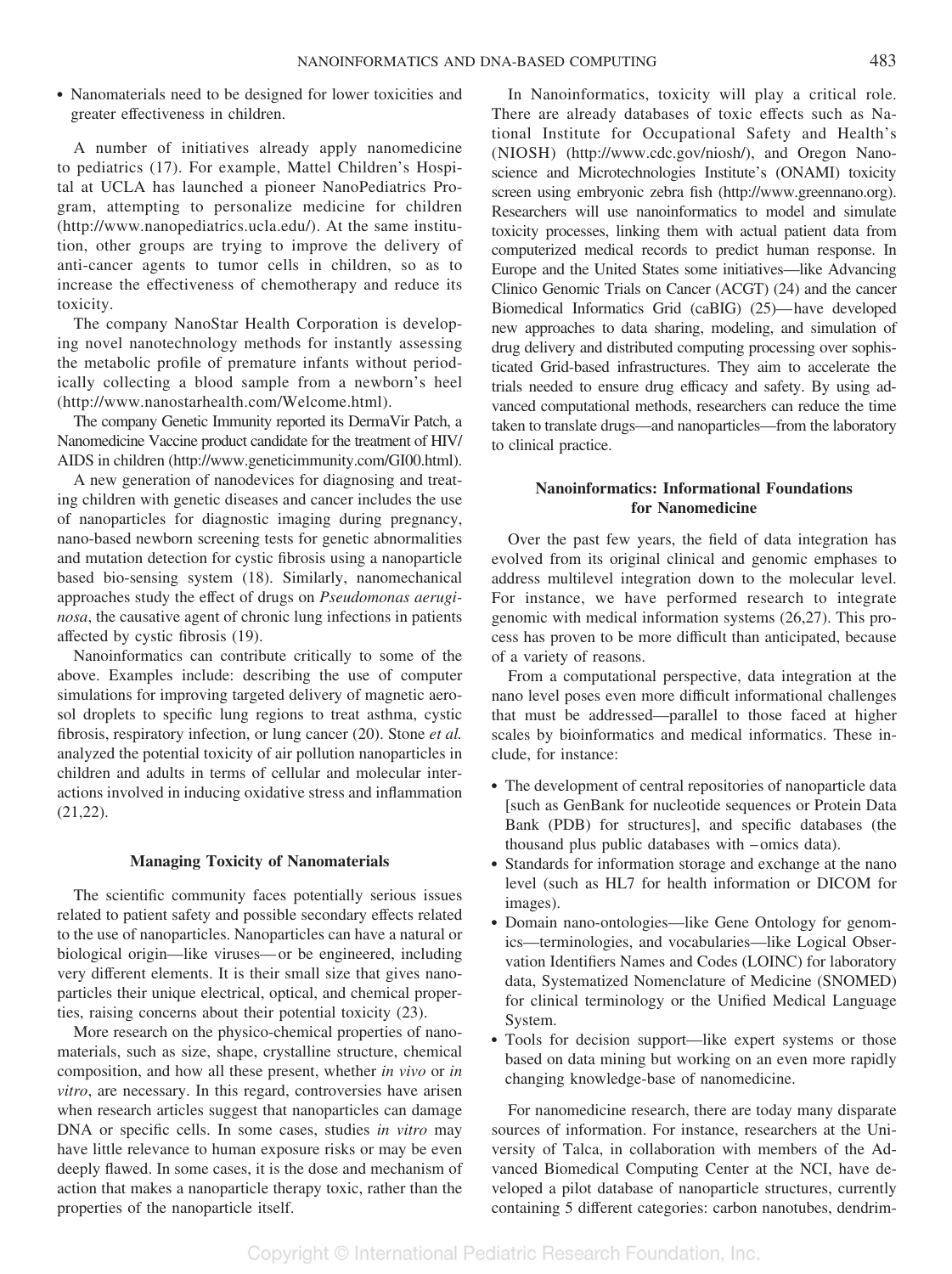ers, buckyballs, gold particles, and mag probes. To include a new nanoparticle structure, 3 steps are followed: 1) insert a new molecular structure for the nanoparticle, 2) simulate the structure in a specific realistic biological environment, and 3) display time dependent 3-D renderings of the nanoparticles during simulation, and extract useful data from the simulations and the nanoparticle conformations and reactions with the environment to aid in extracting candidate structural motifs responsible for their particular activity. The database contains 4 categories of data: properties (authors, physical and chemical properties), low-energy configurations, associated files, and technical information. Researchers can contribute by adding new nanoparticle structures and information to the database, by using available structures in additional computations, in annotating existing structures and results, and by initiating collaborative modeling exercises through the use of a wiki interface (http://nanobiology.utalca.cl/csn/index2.php).

A different approach to building a classification of nanoparticles based on nanoparticle constituent structures and their properties rather than structural motifs has been proposed by Tomalia (28). On the basis of intrinsic properties of nanoelements and nanocompounds, Tomalia anticipates a future nanoperiodic table (or tables). The European Commission and several US agencies have launched a collaboration for the development of inventories of nanoparticles, including techniques for modeling relationships between nanoparticle properties and toxicity and the interaction of nanoparticles with biological systems (http://cordis.europa.eu/nanotechnology/src/safety.htm). These and other initiatives will allow, for instance, to eventually link toxicological effects to patient data from computerized medical records. Therefore, it can be expected that a large number of information resources will be soon available for researchers.

To locate information that is available at multiple sites over the Web, bioinformaticians have developed catalogues and inventories of resources, such as BioPortal (29), the Bioinformatics Links Directory (BLD) (30) or the catalogue available at the European Bioinformatics Institute (http://www.ebi.ac.uk/services/). Based on text mining techniques, the authors have built a new approach to automatically create a searchable index of bioinformatics resources, with information automatically extracted from abstracts of research articles using text mining techniques (31). We are currently building a nanoinventory of resources from the literature (32), in which we have seen the great variability in how researchers report their results. In this regard, the bioinformatics community has worked to develop consensus towards publishing-omics information in the literature, so studies, design descriptions, methods, results, and structured abstracts follow standard procedures for publication. This has yet to be done for Nanoinformatics (33). Table 2 presents some examples of current resources in the nano areas.

Because nanotechnology involves a lengthy development pipeline from nanomaterial synthesis to physical characterization, to *in vitro* and *in vivo* characterization, and to clinical application, information integration will be key to addressing the needs of this community. Beyond that, dry bench, or *in silico* methods, will begin to complement wet bench research, although an enormous amount of heterogeneous empirical data must be collected to produce results from these methods. This will be one of the central challenges for nanoinformatics.

Previous work in the -omics area have shown that data cannot be automatically integrated. For instance, with microarray area, minimum information standards [*e.g.*, the minimum information about a microarray experiment (MIAME) that is required to enable the interpretation of the results of the microarray experiments] specify basic procedures for collecting and sharing data from diverse laboratories (34). In 2008, the Minimum Information for Nanomaterial Characterization (MINChar) Initiative launched a process for developing a similar standard for nanotoxicology studies (http://characterizationmatters.org/).

From a computational perspective, heterogeneity must be addressed at both the syntactic (hardware and software) and semantic levels. For instance, some medical information systems can run on PCs, with windows, whereas others run on UNIX workstations. Furthermore, semantic differences can prevent automatic integration. For instance, what is named "fever" in one database can be named "febrile process" in another one. The Unified Medical Language System has been developed to be a common vocabulary framework to help computers communicate and interoperate. Ontologies, which describe classes—*e.g.*, species, organisms, and their organs, tissues, and cells—with their properties and relationships in real-world contexts, have proven to be an important computational approach for systematizing knowledge—particularly in biomedicine (35). They have become a fundamental technology for structuring knowledge and, therefore, facilitating system interoperability, information retrieval and more semantically informed search. Thus, they are central to the development of the Semantic Web (http://www.w3.org/).

Structuring information in nanomedicine is essential for advancing research, and for this, controlled vocabularies and ontologies will be key, but present challenging definitional and representational problems. The MeSH term "nanoparticle" was introduced in 2007 (http://www.ncbi.nlm.nih.gov/sites/entrez). In addition, new taxonomies and ontologies such as the Nanomedicine Taxonomy (NT) (Gordon, N., Sagman, U. 2003 Nanomedicine Taxonomy. Canadian Institute of Health Research & Canadian NanoBusiness Alliance, Toronto, Canada) and the NanoParticle Ontology (NPO) are being developed (36). NT is centered around a structured description of the areas included within nanomedicine. NPO is an ontology designed to capture knowledge related to nanoparticles, based on their physical, chemical, and biological/functional characterization. NPO is being developed at Washington University and has already been adopted in different initiatives of the NCI. Because NPO is a domain ontology, there are proposals to develop domain ontologies and controlled vocabularies in the area of cancer nanotechnology, with support from the NCI, and other initiatives, such as an ontology for discovery of new nanomaterials, a functional ontology, the Nanotech Index Ontology, an atlas of nanotechnology or BiomedGT, to translate among different ontologies (NCI 2009 white paper, previously mentioned).

Ontologies are also important for developing new Nanoportals, after other successful BMI initiatives such as BIOPORTAL (29). These kinds of nanoportals will benefit from recent research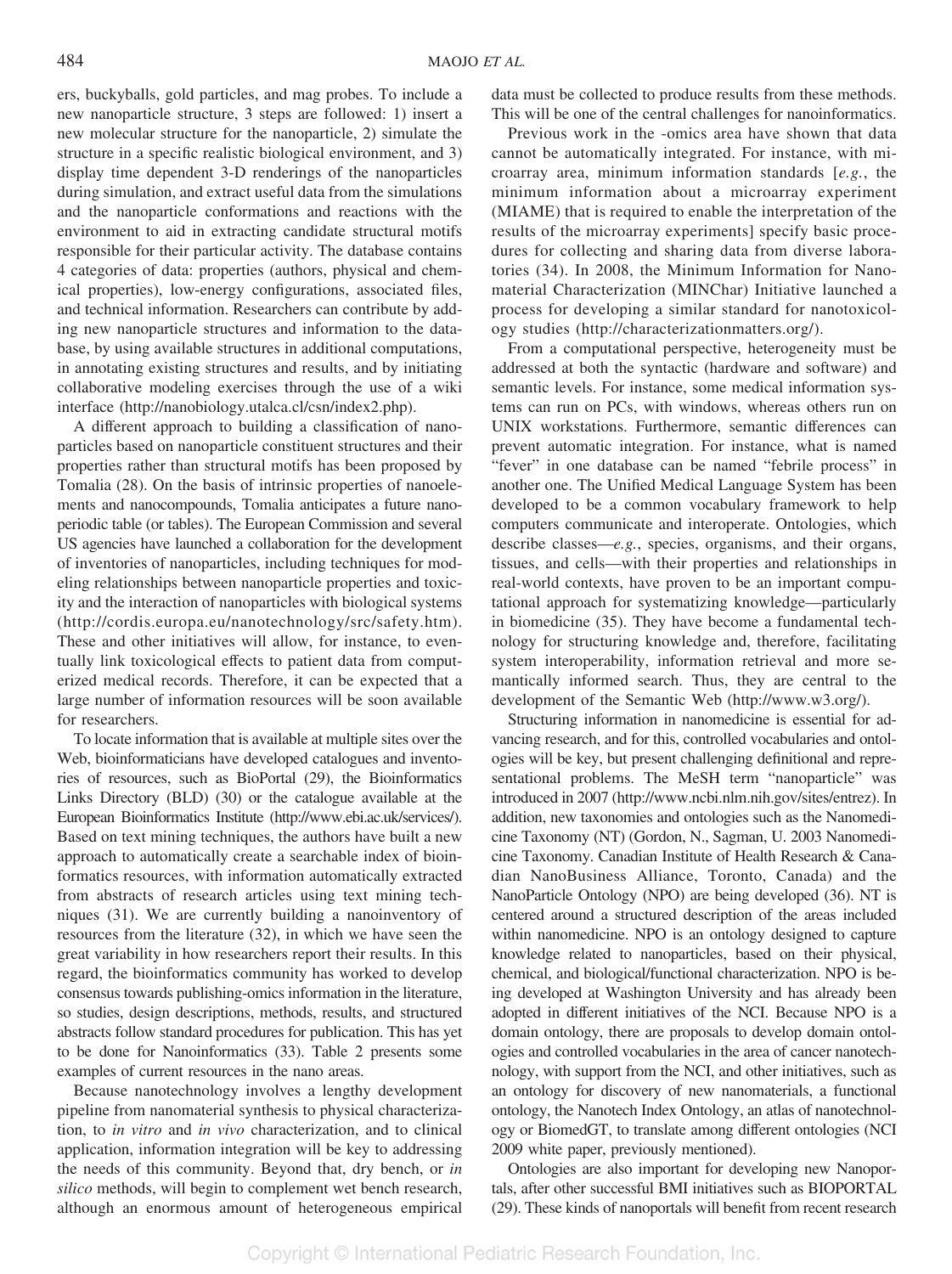## NANOINFORMATICS AND DNA-BASED COMPUTING 485

| Purpose                              | Acronym         | Resource                                                                                                                | Institution                                                                             | <b>URL</b>                                                       |
|--------------------------------------|-----------------|-------------------------------------------------------------------------------------------------------------------------|-----------------------------------------------------------------------------------------|------------------------------------------------------------------|
| Data collection                      | MinChar         | Minimum Information for<br>Nanomaterial Characterization<br>(MINChar) Initiative                                        | Research community initiative                                                           | http://characterizationmatters.org/                              |
| Data storage                         | <b>MICAD</b>    | Molecular Imaging Contrast Agent<br>Database                                                                            | National Center for<br>Biotechnology Information<br>(NCBI), at the NIH                  | http://micad.nih.gov/                                            |
|                                      | <b>NCL</b>      | Assay Cascade Protocols                                                                                                 | National Cancer Institute<br>Nanotechnology Characterization<br>Laboratory              | http://ncl.cancer.gov/working_assay-<br>cascade.asp              |
|                                      | CaNanoLab       | Cancer Nanotechnology Laboratory                                                                                        | National Cancer Institute                                                               | http://cananolab.abcc.ncifcrf.gov/<br>caNanoLab/                 |
|                                      | <b>CSN</b>      | Collaboratory for Structural<br>Nanobiology                                                                             | National Cancer Institute,<br>University of Talca, Chile                                | http://csn.ncifcrf.gov/csn/index2.php                            |
|                                      | <b>NBI KB</b>   | Nanomaterial-Biological<br>Interactions Knowledgebase                                                                   | Oregon State University                                                                 | http://oregonstate.edu/nbi/nbi/                                  |
|                                      | <b>NIL</b>      | Nanotechnology Information<br>Library                                                                                   | <b>NIOSH</b>                                                                            | http://www.cdc.gov/niosh/topics/nanotech/<br>NIL.html            |
|                                      | <b>OECD</b>     | OECD Database on Research into<br>the Safety of Manufactured<br>Nanomaterials                                           | <b>OECD</b>                                                                             | http://webnet.oecd.org/NanoMaterials                             |
|                                      | <b>ICON EHS</b> | Nano-EHS Database Analysis Tool                                                                                         | International Council on<br>Nanotechnology (ICON)                                       | http://cohesion.rice.edu/centersandinst/<br>icon/report.cfm      |
| Data exchange and<br>standardization | ISO TC229       | Technical Committee229-<br>Nanotechnologies                                                                             | International organization for<br>standardization                                       | http://www.iso.org/iso/iso_technical_<br>committee?commid=381983 |
|                                      | <b>NIST</b>     | NIST Nanotechnology Portal                                                                                              | National Institute of Standards<br>and Technology                                       | http://www.nist.gov/public_affairs/<br>nanotech.htm              |
|                                      | <b>ANSI</b>     | <b>ANSI Nanotechnology Standards</b><br>Panel                                                                           | American National Standards<br>Institute's Nanotechnology<br>Standards Panel (ANSI-NSP) | http://www.ansi.org/                                             |
| Knowledge<br>representation          | <b>NPO</b>      | NanoParticle Ontology                                                                                                   | National Center for Biomedical<br>Ontology                                              | http://bioportal.bioontology.org/<br>ontologies/40655            |
|                                      | <b>NIO</b>      | Nanotech Index Ontology                                                                                                 | Nanomateria Center, Japan                                                               | http://mandala.t.u-tokyo.ac.jp/english/<br>nanoindex.html        |
| Collaborative<br>portals             | SafeNano        | Nanotechnology Hazard and Risk                                                                                          | Institute of Occupational<br>Medicine                                                   | http://www.safenano.org/                                         |
|                                      | Internano       | Information clearinghouse for the<br>nanomanufacturing community                                                        | National Nanomanufacturing<br>Network                                                   | http://www.internano.org/                                        |
|                                      | <b>NSTI</b>     | Continuing education programs,<br>scientific and business publishing<br>and community outreach                          | Nano Science and Technology<br>Institute (NSTI)                                         | http://www.nsti.org/                                             |
|                                      | <b>IEEE</b>     | Theory, design, and development<br>of nanotechnology and its<br>scientific, engineering, and<br>industrial applications | <b>IEEE</b> Nanotechnology Council                                                      | http://ewh.ieee.org/tc/nanotech/                                 |
| Modeling and<br>simulation           | NanoHub         | Analytical tools and simulations                                                                                        | NSF-funded Network for<br>Computational<br>Nanotechnology                               | http://nanohub.org/                                              |

**Table 2.** *Examples of resources in the nano areas*

on standards for interoperability, text mining, and collaborative approaches such as those proposed in the framework of the social-network oriented Web 2.0. In this context, distributed researchers can collaborate remotely to develop ontologies, databases, modeling, and simulation software tools or even engineer nanoparticles. All this information can be shared, reused, and discussed and analyzed by other users later, leading to new scientific insights (37). Figure 2 shows a representation of the infrastructure and computational tasks required in the nano areas.

An example is the cancer Nanotechnology Laboratory portal (caNanoLab) (https://wiki.nci.nih.gov/display/ICR/caNanoLab). It provides a secure support for data curation, annotating nanoparticles with characterizations derived from physical and *in vitro* nanoparticle assays and the sharing of these characterizations and related protocols. caNanoLab has developed through collaboration between the NCI Center for Biomedical Informatics and Information Technology (CBIIT), which developed caBIG and NCI's Alliance for Nanotechnology in Cancer (http://nano.cancer.gov), which includes the Cancer Centers of Nanotechnology Excellence (CC-NEs) and the Nanotechnology Characterization Laboratory (NCL). The Collaboratory for Structural Nanobiology (CSN) is a pilot, which supports sharing of structural models of nanoparticles and predictive computational modeling.

# **Translational Nanoinformatics: New Challenges**

As noted above, many current nanoinformatics applications look very similar—at least, on the surface—to comparable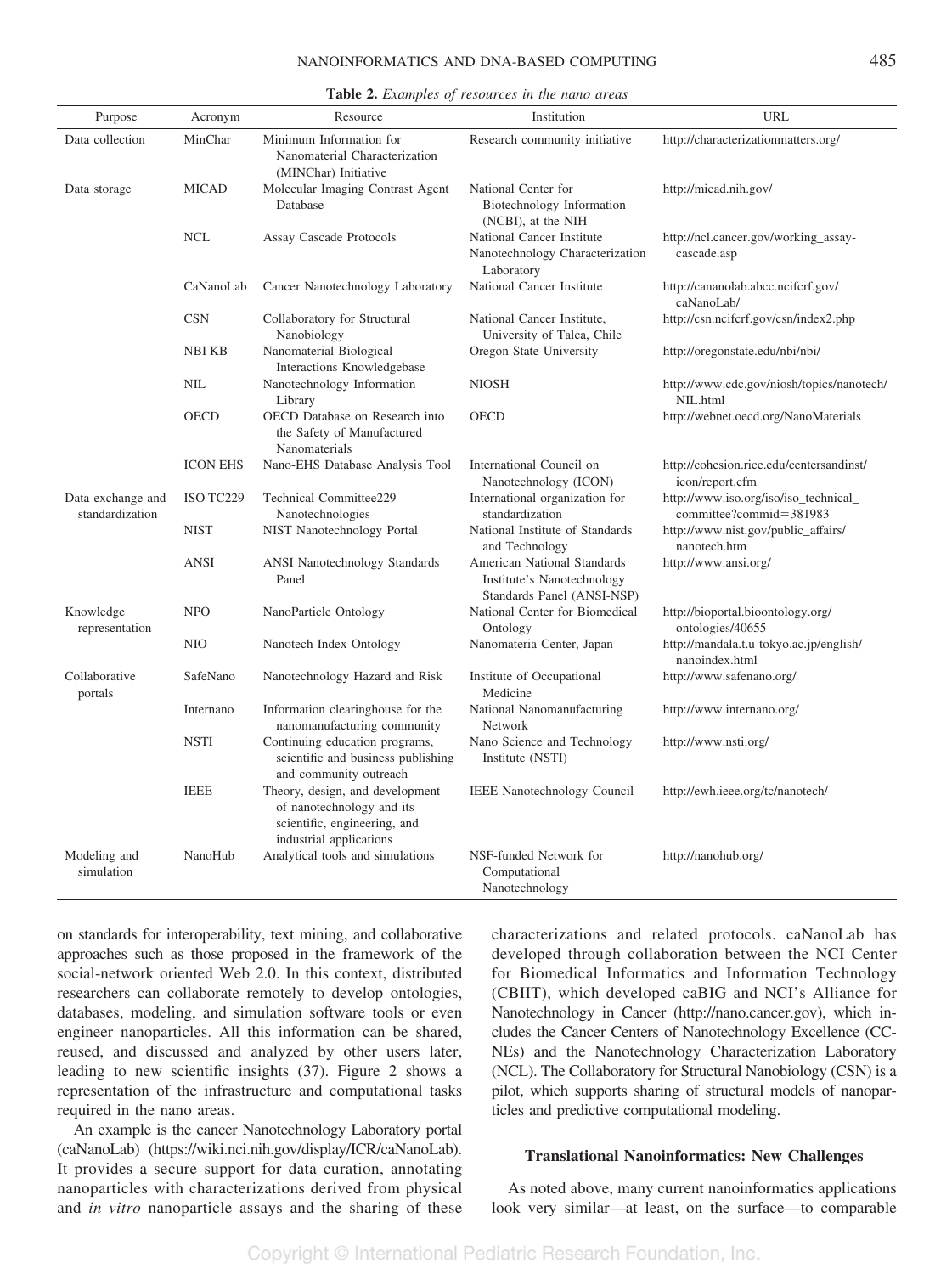

**Figure 2.** A representation of the infrastructure and computational tasks required in the nano areas.

systems already built in medical and bioinformatics. In this sense, one can identify a continuum of BMI approaches from macro down to the nano dimensions. But, physical laws and the emerging properties of biological components are different at the different levels, from atoms to populations, bringing unique challenges to informatics. This suggests that new approaches are needed for data and knowledge integration at the nano level.

A broad, integrative vision of BMI implies a strong need to link and integrate molecular and clinical data for scientific discovery. Given that many molecular level processes increasingly involve new atomic-level or nano-level measurements and understanding, translational bioinformatics aims to translate the increasing amount of -omics data into new knowledge than can provide, among other results, personalized medical diagnosis and therapy for patients, despite the complexity of multi-gene and environmental interactions in human diseases. From such a viewpoint, nanomedicine requires novel insights beyond the current technology of informatics typically focused on collecting, representing and linking information, and managing various aspects of both system and semantic heterogeneity.

In the nanoscience field, when scientists face problems at the 10 ångströms scale, unexpected scientific phenomena emerge, involving underlying problems which demand different solutions from those at larger scales (38). If physicists and chemists already believe that to fully know the characteristics of a complex system—at the atomic or molecular level, may prove to be a rather difficult task, we must wonder what might be needed to deal with information spanning several more orders of magnitude in complexity, such as the historical, social, political, psychological, emotional and economic information that play such a significant role in biomedical informatics.

Researchers begin to face unique challenges that nano brings to informatics as referred to above—such as the polymorphic and polydisperse nature of nanomaterials. These characteristics imply a substantial added requirement for expert annotation and curation of data and analyses to inform scientists about the quality and reliability of the data, test methods, analyses, and models used in nanomedicine. Such challenges need to be addressed before semantic or ontological analyses, and may well influence the new area of translational nanoinformatics. That is, it will be use-driven in defining the information needed to advance the science and the translation to the clinic.

Education in the new area of nanoinformatics exacerbates the problems of range and depth of content and practice already faced by BMI. Nanoinformatics adds areas such as advanced quantum physics and chemistry, including nanotoxicity, with new models of imaging, and pharmacodynamics, which go beyond traditional research and curricula in BMI. Future professionals with expertise in nanoinformatics may have an important role to play as information brokers, connecting people with diverse backgrounds and expertise who would, otherwise, have a difficult time understanding each other. In such futuristic academic programs for nanoinformatics/nanomedicine, informatics methods and tools could play a central role for students and professionals by helping understand and manage the new concepts needed, without having to become quantum physicists or chemists.

In the above, we have focused on concrete applications of nanoparticles in nanomedicine. But, at the scientific level, there is a significant challenge related to the concept of "information." The pioneering book by Blois (39) thoroughly explored the concept of information and its relevance to medicine, illustrating clearly the difficulties of defining information and giving a unified view of the field. A unified theory of biomedical information will require considerable advances, due to differences between bits and quantum bits, a measure of information at the quantum level; their appearance in nature and the diversity of meanings of the term "information" when used in different applications such as medical records, signals, images, scientific references, or news. Implications for medicine of novel scientific information theory may come from better understanding of information transmission in the brain, the mechanisms of consciousness or how information can be linked to 3-D molecular structures. These fundamental challenges in science are usually quite beyond mainstream research in BMI but will be essential to define the new informatics at the nano level.

## **Future Directions: DNA and RNA Computing**

Recent advances in biotechnology and genetic engineering are allowing physicists, engineers, and computational scientists to explore the computational promise of biological mechanisms as a technology. Synthetic biology (40) and the engineering of biological systems (41) are new fields that consider a cell as a machine that can be programmed, controlled, regulated, and modulated. Specific genetic engineering tools will allow building biological hardware and software (biomolecular automata and genetic circuits, for example) that operate within a cell and help diagnose diseases and deliver treatments *in vitro*. In the near future, it is expected that these biomolecular devices will operate *in vivo* within living organisms.

Biomolecular computing (42) is the term used for information processing coded in biological macromolecules. A bio-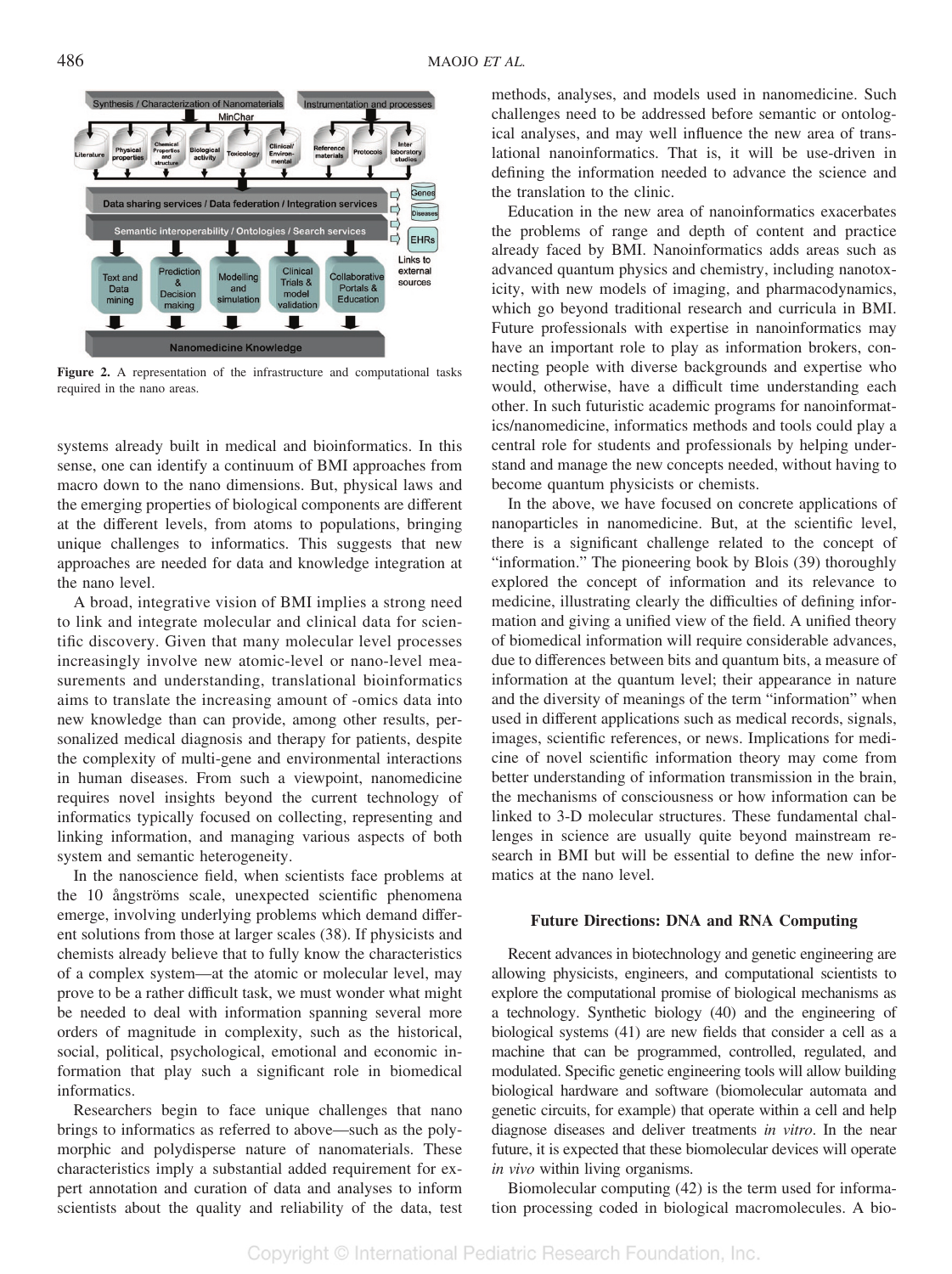molecular computer is a device made with these biomolecules that processes biological information, and use DNA, RNA, proteins, or their combination. In this section, we will describe only a few of the most relevant DNA and RNA-based computers developed so far and applied to *in vivo* diagnostic and drug delivery.

Since 1994, when Adleman (43) solved a computational problem using biomolecules (DNA strands and enzymes), scientists have learned that biological computers will not compete with electronic computers in speed and accuracy for numerical solutions of conventional problems (popularly, number crunching). Their real potential lies in their natural role for operating in biochemical environments, sensing and analyzing biomolecular signals, and emitting biomolecular outputs. These biological and "wet-lab" environments are not hospitable for electronic devices but are perfect for biomolecular devices processing biological signals.

#### **DNA-Based Automata**

The engineering of programmable biomolecular automata applied to the diagnosis/treatment *in vitro* of a disease is a promising application in the area of intelligent *in situ* drug delivery. This field started in 2001 with the first design of a DNA-based automaton operating *in vitro* (44) applied to biomedical diagnosis in 2004 (45). An automaton is a device that can operate in an autonomous way, sensing inputs, processing those inputs and emitting an output without external human interaction.

In the biomolecular automaton developed by Benenson and coworkers (45,46), the inputs of the device are molecular diagnostic biomarkers like messenger RNAs (mRNA). The computational unit (a double DNA strand called a diagnostic molecule in Fig. 3) processes the different inputs and emits a positive diagnosis output only if all the disease indicators are present. This computational unit has medical-diagnostic knowledge encoded in a chain of logical IF/THEN rules of the



**Figure 3.** Biomolecular automaton made with DNA strands and a *Fok* I restriction enzyme. The automaton will deliver a single stranded DNA drug molecule only if the input, an mRNA strand, is detected. Only in this situation, in the state of "Positive Diagnosis," the enzyme *Fok* I will cut the diagnostic molecule to deliver the DNA drug. Adapted from Benenson Y *et al.,* 2004; Nature 429:423–429; Copyright © 2004 Macmillan Publishers Ltd, with permission.

type: "IF mRNA\_1 level is high THEN Diagnosis Positive." The output in the case of a positive diagnosis will be the release of a single strand drug DNA molecule. This kind of automaton has two states: "Positive diagnosis" and "Negative diagnosis." Only in the case that the automaton ends its transitions in the "Positive diagnosis" state will it deliver the drug DNA molecule. The transitions of the automata are executed with a restriction enzyme called *Fok* I that cuts the diagnostic molecule when processing each mRNA input. The cuts made by the *Fok* I enzyme in the two DNA strands are represented with arrows in Fig. 3.

The Ehud Shapiro's group at the Weizmann Institute and other groups are working to solve the grand challenge of putting a "Doctor in a Cell": a genetically modified cell that can operate in a human body, with a biological computer inside it that can process and analyze external biological signals, emit a diagnosis and deliver the desired molecular therapeutic signal (46).

## **DNA-Based Sensors and Circuits**

Another important and widely used nucleic acid sensing technique is the so-called "competitive hybridization" or "strand displacement" (47). This technique is used in the design of DNA logic circuits (47,48) for the intelligent sensing and processing of DNA and RNA molecules.

The basic mechanism of a DNA or RNA sensor is based on competitive hybridization as shown in Fig. 4. The device detects the presence or absence of an input: the DNA (or RNA) strand called A. The sensor consist of two DNA strands B and A' partially hybridized. B and A' are not fully complementary. A' is the DNA strand complement of A. If the input A is present, it will displace B from the BA' complex due to it's stronger attraction for A' and the greater stability of the duplex AA'. The presence of A can be detected by attaching a fluorescent molecule at one end of B and a quencher molecule at the end of A'. The quencher molecule will avoid the fluorescence when A is not present. If A is present, B will emit fluorescence (Fig. 4). By using this simple



**Figure 4.** (*a*) DNA sensor. A complex formed by two DNA strands B and A' can detect the presence of a DNA strand A by competitive hybridization between A and B. Only when A is present B strand will be displaced from the quencher in A' and will emit fluorescence. (*b*) RNA sensor. An RNA strand with a hairpin loop will change its conformational structure when it detects and binds to its ligand (chemical input). Only when the chemical input is present, the conformational change separates the fluorescent molecule from the quencher allowing the emission of fluorescence. Adapted from Davidson EA *et al.,* 2007; Nat Chem Biol 3:23–28; Copyright © 2007 Macmillan Publishers Ltd., with permission.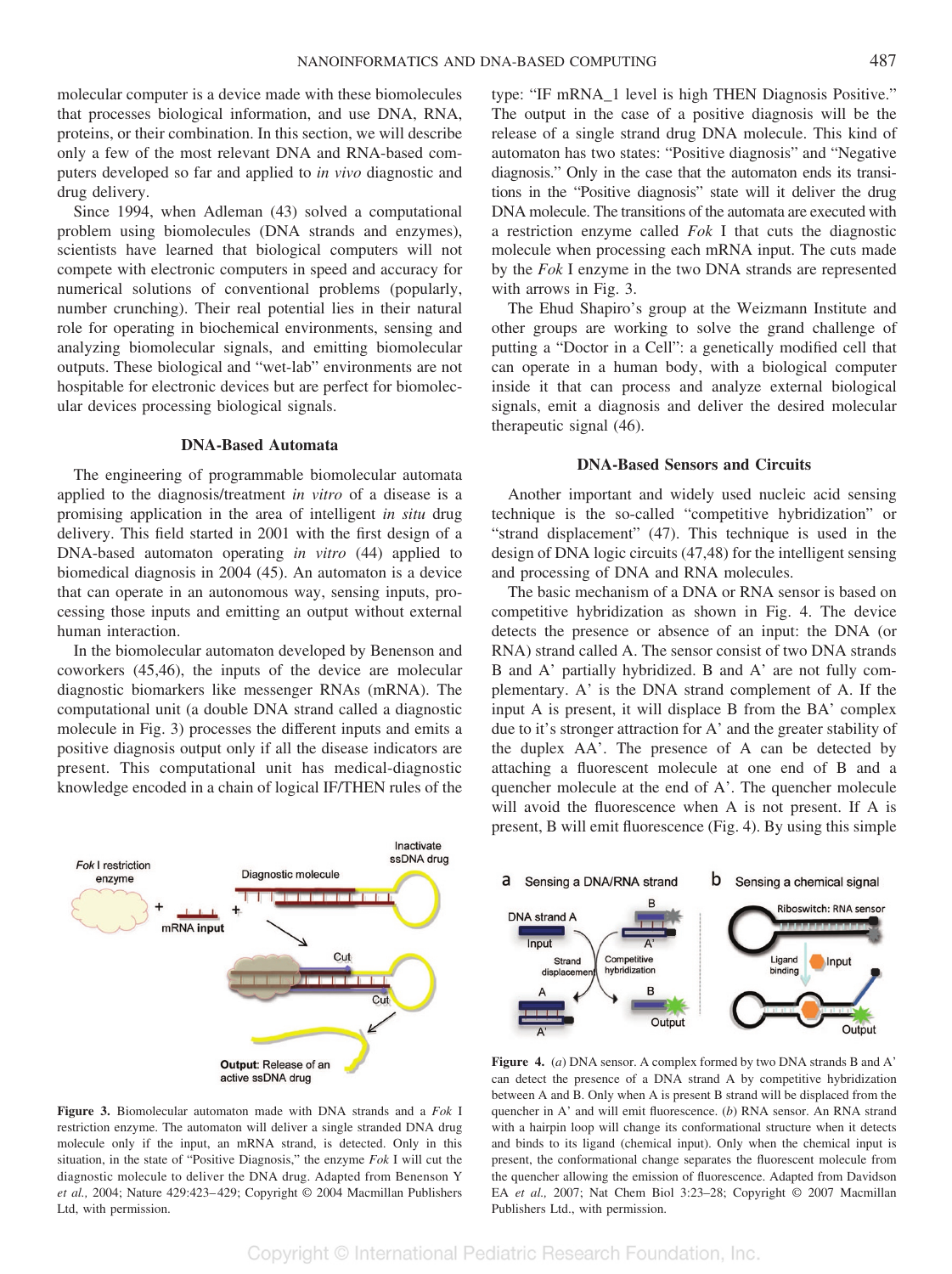technique sophisticated logic circuits detecting and analyzing complex patterns of DNA or RNA signals have been engineered (46,47).

#### **RNA-Based Computers**

New kinds of endogenous RNA molecules like antisense RNA, microRNA, small interference RNA (siRNA), riboregulators, ribozymes, and riboswitches with new genetic expression regulatory properties (basically, the ability to silence any precise and selected gene) have been discovered in the past 10 years. This process, called RNA interference (RNAi), was first explained in 1998 by the 2006 Nobel Laureates Fire and Mello (49). In 2002, RNAi was called by *Science* Journal as the "Breakthrough of the Year" for its potential to become a powerful therapeutic mechanism or drug. There are currently dozens of RNAi-based drug compounds in clinical trials. Excellent reviews covering RNA regulation activity and RNA synthetic biology can be found in Refs. 50,51.

The discovery of RNA interference has led to great interest in the development of new synthetic DNA and RNA-based computers that can sense, process and deliver these new RNA molecules. For example:

- Win and Smolke (52) have developed an *in vivo* RNA system based on riboswitches and ribozymes. Riboswitches are RNA molecules that bind small ligands to regulate gene expression through conformational changes that control the expression activity (see the action of a simple riboswitch in Fig. 4*b*) and ribozymes are RNA enzymes that catalyze RNA cutting.
- Benenson and coworkers (53) have developed a DNA logic circuit that can process and analyze up to five siRNA inputs. These siRNA are synthetic 20 nucleotide doubled-stranded RNAs that repress translation.
- Winfree and coworkers (47) have developed logic circuits that can receive as inputs microRNAs (its function is similar to siRNA inhibiting protein translation through selective pairing with a target mRNA).
- Bueno and Patón (54) have developed a synthetic device that generates oscillatory biomolecular signals using two interacting genes and one ribozyme.

Other relevant work includes Stojanovic's molecular automaton made with deoxyribozymes (55) and the pioneer works of Weiss and Knight (56) at MIT designing genetic circuits. In Ref. 57 Simmel describes biomedical applications of DNA devices and (58) contains a complete review of biocomputers. But, the grand challenge that faces the biomolecular computer engineering field is to design and follow a successful path from devices working *in vitro* to designs that can operate *in vivo*.

### **CONCLUSIONS**

Various types of nanoparticles can be used in nanomedicine for different purposes. Dendrimers and nanospheres can be used as drug carriers or quantum dots can be used as markers for diagnosis and monitoring tasks. Research on quantum dots and the development of new nanoparticles for drug delivery benefit from physical characteristics that were not available previously, so nanoinformaticians deals with new challenges and will need different foundations and rationales than those that have been shown effective in the past at more macro levels.

From a software engineering perspective, there are many methods and tools that have been developed within BMI that could benefit nanomedicine. Informatics tools can be invaluable in accelerating the design and implementation of nanoparticles and devices and the evaluation of *in vitro* and *in vivo* applications, which will help advance nanomedicine. However, it is likely that the cost of research in nanomedicine will significantly increase the cost of research in biomedicine as the simulation and experimentation with particles, environments, functions, toxicities and other aspects of nanomedicine encourages more researchers to work on nanomedical applications. By creating new modeling and simulation methods and tools, building databases and ontologies and the interoperable infrastructures required for research; informatics researchers will have a decisive impact on nanomedicine, collaborating with advanced laboratories in academic settings, hospitals, and industry. Such informatics' research will require as much or more financial support than research is currently providing to BMI and systems biology, but is a natural extension of it, which increases the opportunities for advances in healthcare by many orders of magnitude.

We can anticipate that nanoparticles will have a primary role in medical research within the next decades and that nanomedicine will become part of routine medical care. From the perspective of national health systems, the increasing costs of new preventive approaches (biomarkers, routine genome sequencing, *etc*) and their application to entire populations may prove to be such a financial burden that support for personalized medicine will require new economic models for healthcare. Further costs arising from nanomedical technologies might deepen the existing divide between the rich and the poor both within and between nations, leading to even greater social and political problems. Yet, from a positive perspective, informatics may be able to support the investigation of planning and allocation strategies that could identify precisely those patients where the benefits of nanomedicine might prove most critical, cost effective, and of greatest human value.

## **REFERENCES**

- 1. Zheng G, Patolsky F, Cui Y, Wang WU, Lieber CM 2005 Multiplexed electrical detection of cancer markers with nanowire sensor arrays. Nat Biotechnol 23:1294– 1301
- 2. Papagiannaros A, Levchenko T, Hartner W, Mongayt D, Torchilin V 2009 Quantum dots encapsulated in phospholipid micelles for imaging and quantification of tumors in the near-infrared region. Nanomedicine 5:216–224
- 3. Leary SP, Liu CY, Apuzzo ML 2006 Toward the emergence of nanoneurosurgery: part II—nanomedicine: diagnostics and imaging at the nanoscale level. Neurosurgery 58:805–823
- 4. Jain K 2008 The Handbook of Nanomedicine. Humana Press, New Jersey, pp 161–192
- 5. Freitas RA 2005 What is nanomedicine? Nanomedicine 1:2–9
- 6. Iyer AK, Khaled G, Fang J, Maeda H 2006 Exploiting the enhanced permeability and retention effect for tumor targeting. Drug Discov Today 11:812–818
- 7. De Jong WH, Borm PJ 2008 Drug delivery and nanoparticles: applications and hazards. Int J Nanomedicine 3:133–149
- 8. Malam Y, Loizidou M, Seifalian AM 2009 Liposomes and nanoparticles: nanosized vehicles for drug delivery in cancer. Trends Pharmacol Sci 30:592–599
- 9. Storhoff JJ, Marla SS, Bao P, Hagenow S, Mehta H, Lucas A, Garimella V, Patno T, Buckingham W, Cork W, Müller UR 2004 Gold nanoparticle-based detection of